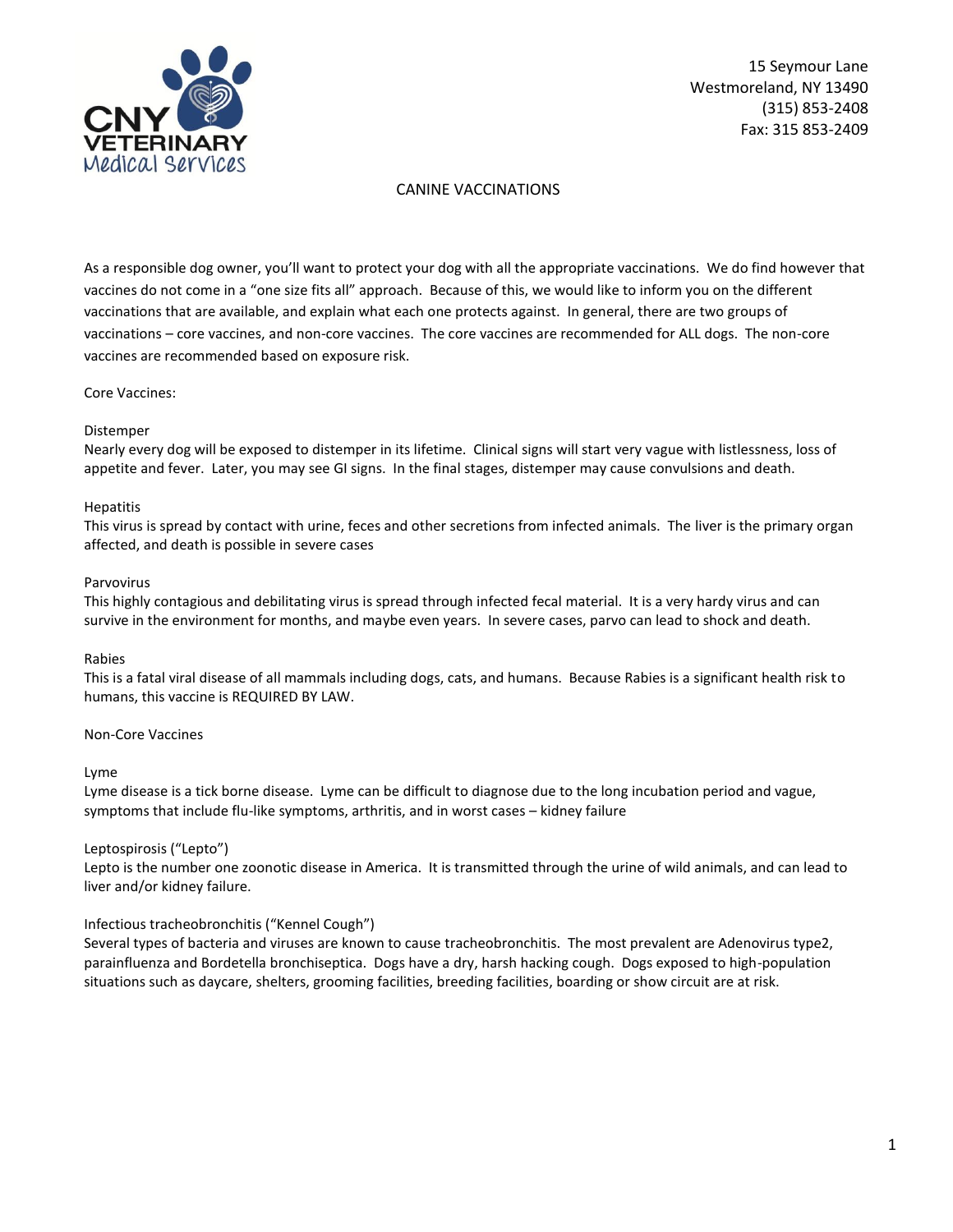

Feeding Recommendations

In order to calculate the amount of food your pet should eat, there is actually a long calculation that is done.

RER (Resting Energy Requirement) = 70 x Weight (in Kg)  $^{0.75}$ 

That number is then multiplied by a Multiplier (MER) which is based on whether your pet is a adult or growing pet; or whether they are trying to gain or lose or maintain weight.

For example, a 30 lb dog that is trying to lose weight has a MER of 1. Based on that calculation, your pet would require around 496 kcal per day.

A 15 lb dog growing puppy over the age of 4 months will have a MER of 2. Based on the calculation, your pet would require around 590 kcal per day.

To try and make the math a little less complicated, as a "rule of thumb" a typical pet that is in good weight, and is trying to maintain their healthy weight should take in roughly 20 kcal per pound per day. If you have a 50 lb dog that is of healthy weight, you would be feeding roughly 500 kcal twice daily.

Please remember that these are rough estimates. Each pet has a different metabolism, and each pet has a different activity level.

If you are feeding based on these numbers, and your pet still isn't gaining adequate weight, you may need to increase the amount. If you are trying to lose weight, and it isn't coming off fast enough, we may need to cut the feeding more.

Please consult your veterinarian if you are planning on any dietary changes as well as discuss the possibility of underlying medical conditions that may predispose your pet to weight issues.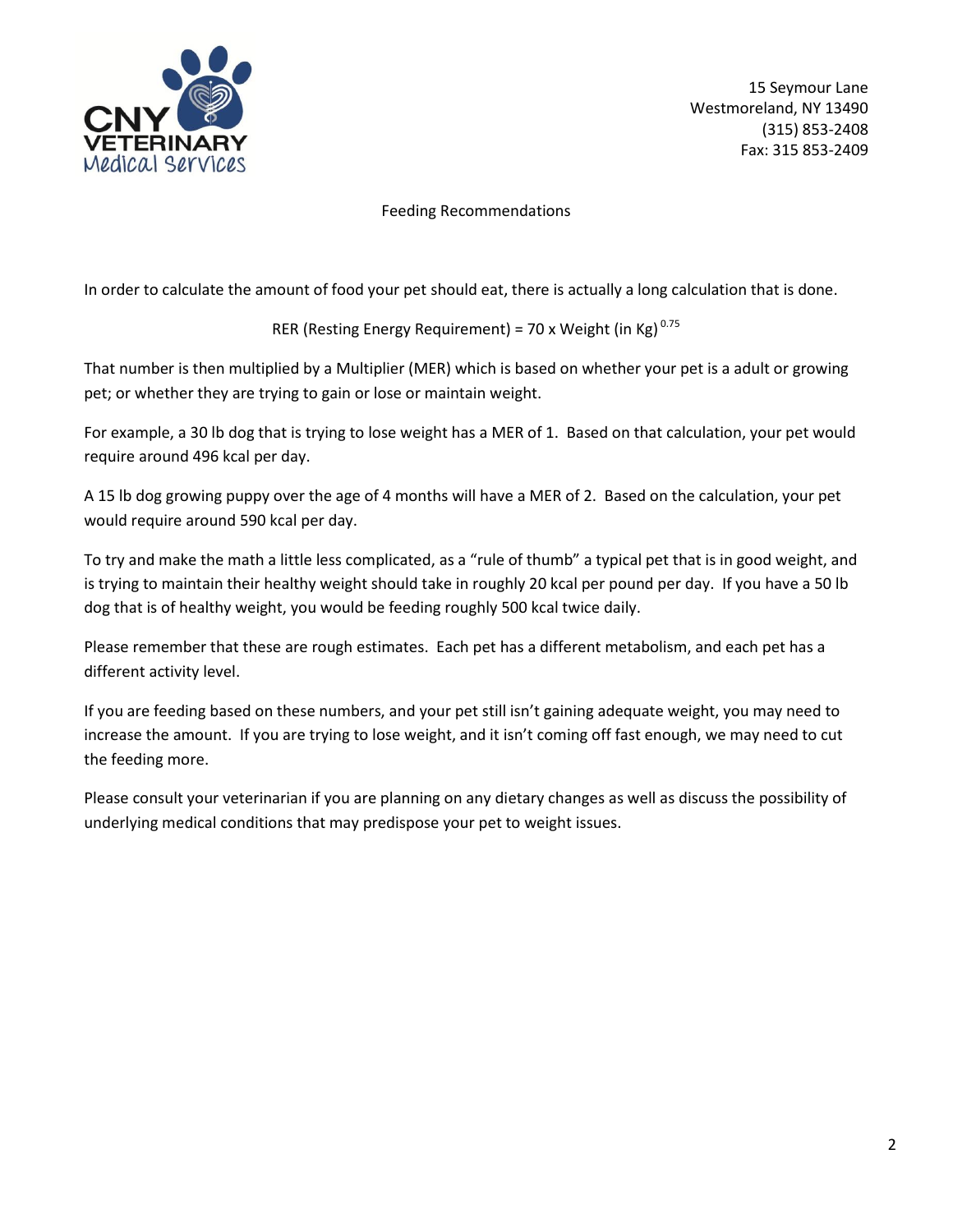

### TRAINING

I always like to make the joke that training dogs are very much like training toddlers. Repetition, repetition, repetition.

When trying to train for a specific task – let's say going to the bathroom outside, you need to create a schedule of taking your dog/puppy outside. I would recommend starting at every hour. Every hour, you would bring your pet out for roughly 10-15 minutes to give them time to go to the bathroom.

The best tool for training a dog is your tone of voice. Commands need to sound like a command. If you go to a puppy and in a playful tone ask them to come to you, you will get the result you want, but your dog is in "play mode" and not "learn mode". When you are upset with your pet, it should be explained again with your tone of voice. As I like to joke about, my wife does not need to call me names before I know she is mad at me. It is amazing how much a tone of voice – not necessarily how loud something is said, but the tone it is said at, will get a point across.

Please understand that dogs do not have an understanding of time – again, similar to toddlers. ANY TYPE OF REWARDING OR DECIPLINING MUST DONE IMMEDIATELY OR NOT AT ALL. If your pet goes to the bathroom outside, reward them immediately outside. By the time your pet has come into the house and to the kitchen, they don't know why they are getting that treat. If you don't catch your pet going to the bathroom in your home, there is no point in yelling at them. Even if you show it to them, they will not understand why they are being yelled at.

Socialization is essential in decreasing the risk of separation anxiety, as well as other behavioral issues. Socialization should be started from day one. Puppy classes are FANTASTIC to help with obedience, training AND socialization. Please make sure that when you are choosing a class or trainer, you want to find one that believes in positive reinforcement as opposed to negative reinforcement. To ensure a healthy puppy environment, one would want to pick a location that requests all pets to be current or as current as possible on vaccination records as well as fecal checks. Even if your pet is not 100% vaccinated yet, exposure to other pets and people is essential at the very young age. Ideally you would want to get exposure to adults as well as children, and other pets. Please do not attempt this at a "pet park" or other venues where we do not know the vaccination status of all the pets that go there, exposure to pathogens can be high. If a puppy is fearful, never force them into that situation. Please allow the puppy time to gradually overcome said fears (i.e. – if a puppy is afraid of another animal, do not forcefully introduce that animal to the puppies). Do not reinforce fearful behavior by "coddling". Instead, present a confident attitude/demeanor. Reinforce your puppy by distracting to pay attention to you, or even distract with treats. Another child example would be if your child is afraid of spiders, do not throw the spider at your children, but instead act calmly and confidently, and if you show you are not afraid of the spider, your children's fears will lessen as well.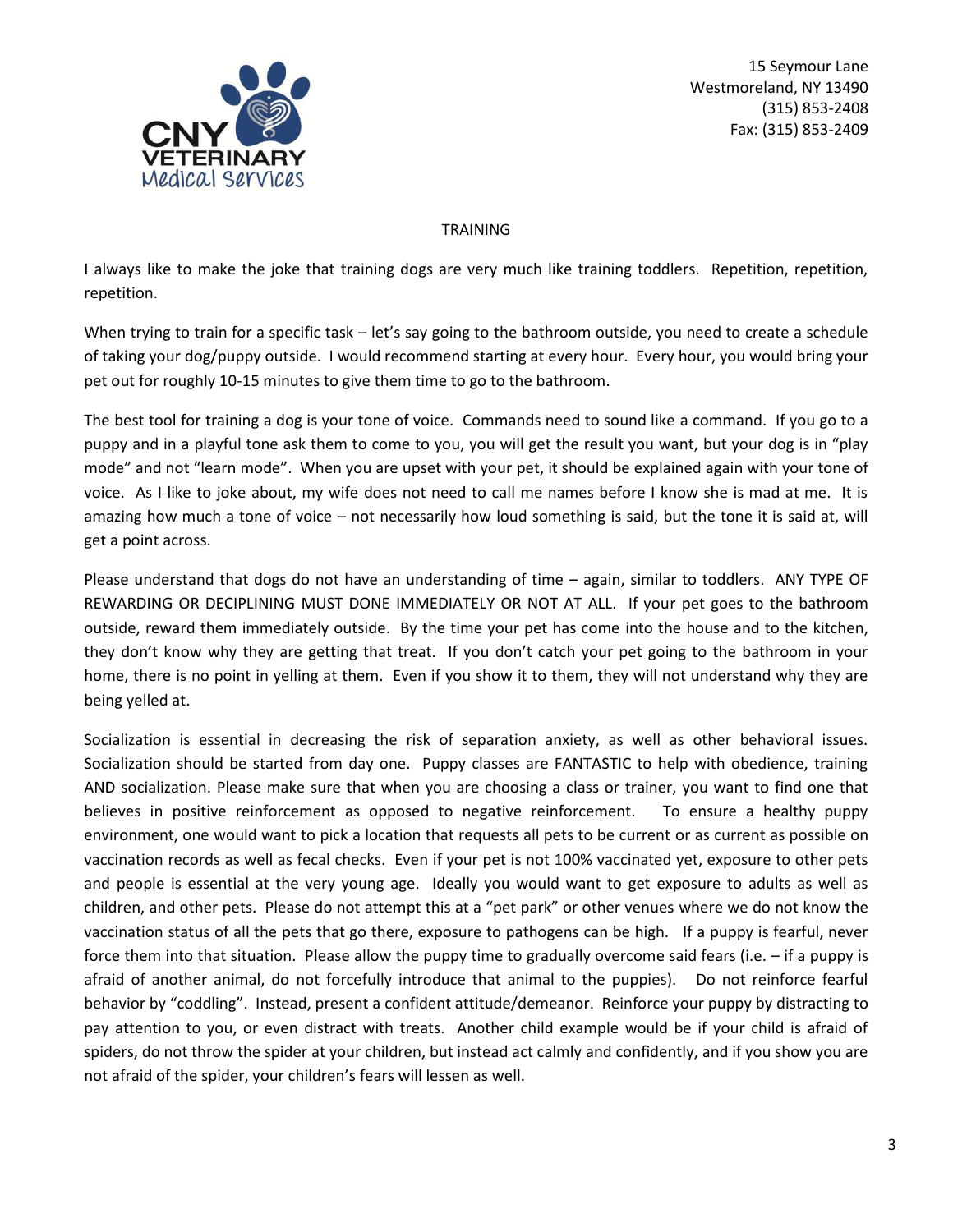

#### HOW TO PUPPY & KITTEN PROOF YOUR HOUSE

Kittens and puppies are naturally inquisitive, which can often lead to serious injury. Here are some tips on how you can make your house safer for the new arrival.

**That's shocking** -Young animals love to chew when they're teething. Keep electrical wires out of reach, or use a petrepellent spray.

**They'd die for some chocolate** - Chocolate can be dangerous. It contains theobromine, a powerful stimulant that is toxic to pets. Sweets, cakes and cookies can also upset a young animal's G.I. tract and lead to diarrhea and vomiting, which can be serious.

**Treats can be threats** - Never give turkey, chicken or rib bones as a treat. They can splinter and cause serious injury.

**Common household killers** -Cleaning agents, bleach, ammonia, disinfectants, drain cleaner, oven cleaner, paint, gasoline, rat poison. Keep them locked up.

**Check the antifreeze** - Pets are attracted to the odor and sweet taste of antifreeze. Store it high and tightly sealed, wiping up any spills on the garage floor. Window-washing solution also contains antifreeze. Remember, engine warmth promotes catnaps, so honk your horn to wake pets under the hood.

**Killer house plants** - Poisonous plants include lilies, philodendron, dieffenbachia, elephant ear, eucalyptus, spider plants, azalea, ivy, amaryllis, pyracantha, oleander, boxwood, Jerusalem Cherry and plant bulbs.

**Keep off the grass** - If you treat your lawn with chemicals, keep pets away. Read and follow label directions carefully.

**It fit yesterday** - Puppies and kittens grow rapidly. Collars and harnesses can be rapidly outgrown, leading to serious wounds.

**Take care of personal care items and medications** - Cosmetics, shampoos, skin creams, hair "perm" solutions, depilatories, suntan lotions, sleeping pills, antihistamines, aspirin and acetaminophen can all be lethal to pets.

**It's not a toy** - Don't leave plastic bags out. Inquisitive young animals, especially kittens, can suffocate.

**The heat is on** - Watch out for hot irons, coffee pots and space heaters. Kittens and puppies will suddenly be able to jump to new heights.

**A dip tip** - Keep covers on hot tubs and swimming pools. Kittens and even young puppies can fall in and not be able to get out.

**'Tis the season** - Keep holly, mistletoe and especially Christmas tree tinsel out of reach.

**Cozy up** - Always use a fireplace screen.

**Do you eat with that mouth?** - Rule of thumb: If any or all of something will fit in a mouth, it's dangerous. Watch out for cigarette butts, rubber bands, balloons, sewing needles, thread, string, ribbons and, yes, even pantyhose. Because what goes in must come out, often via surgery.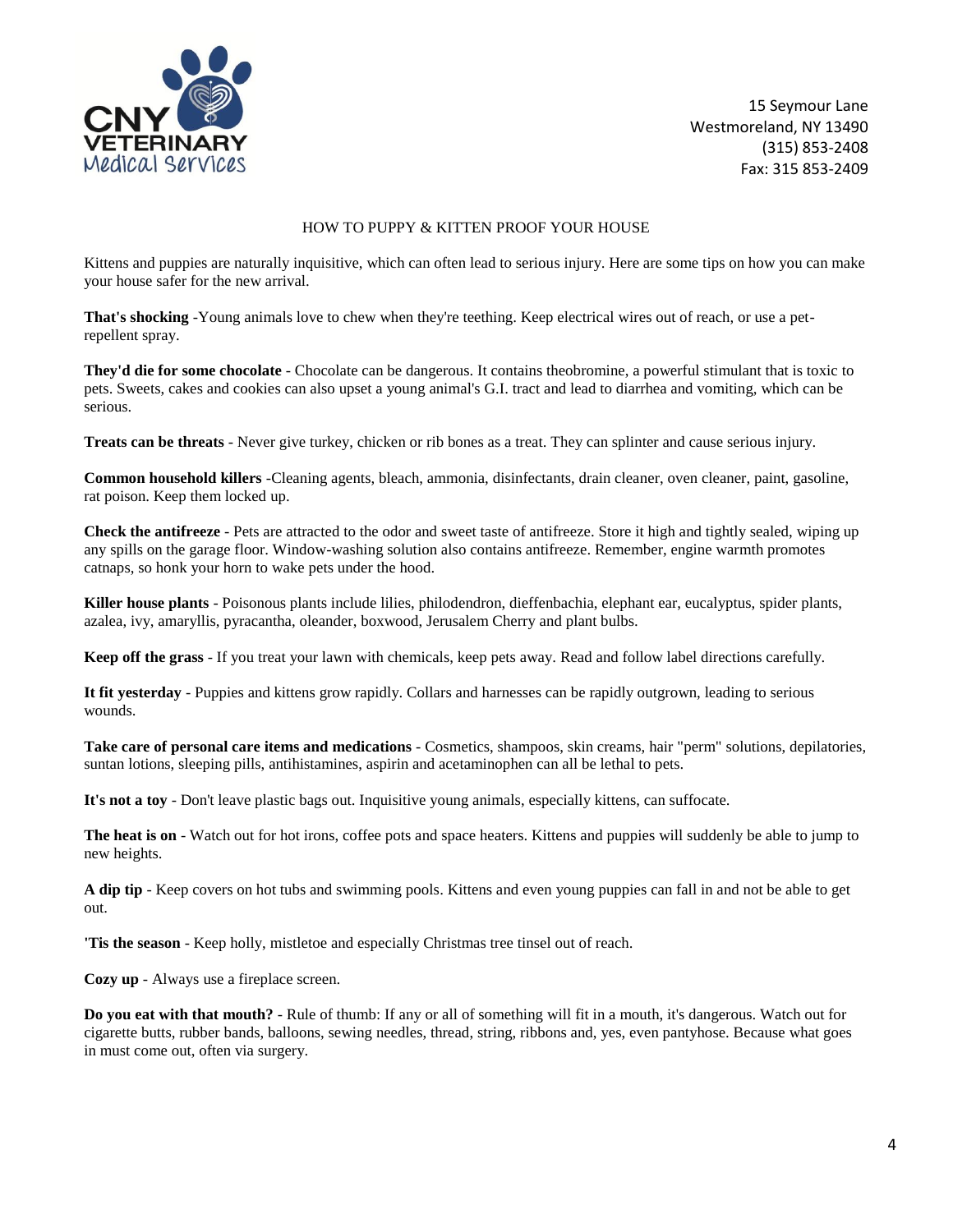

### **TEN TIPS FOR PREVENTING PET BEHAVIOR PROBLEMS**

- 1. Set rules immediately and stick to them.
- 2. Avoid situations that promote inappropriate behavior.
- 3. Observe the pet and provide what it needs to be cared for and attended to.

4. Supervise the new pet diligently through undivided individual attention and training. Restrict the pet's access to a limited area of the house until training is complete.

- 5. Encourage good behavior with praise and attention.
- 6. Correct bad behaviors by providing positive alternatives. (A toy for a slipper, a scratching post for the sofa.)
- 7. Never physically punish or force compliance to commands. This may lead to fear biting or aggression.
- 8. Don't play rough or encourage aggression or play biting.
- 9. Expose pets to people, animals, and environments where you want them to live.
- 10. See your veterinarian if serious or unresolved behavior problems exist.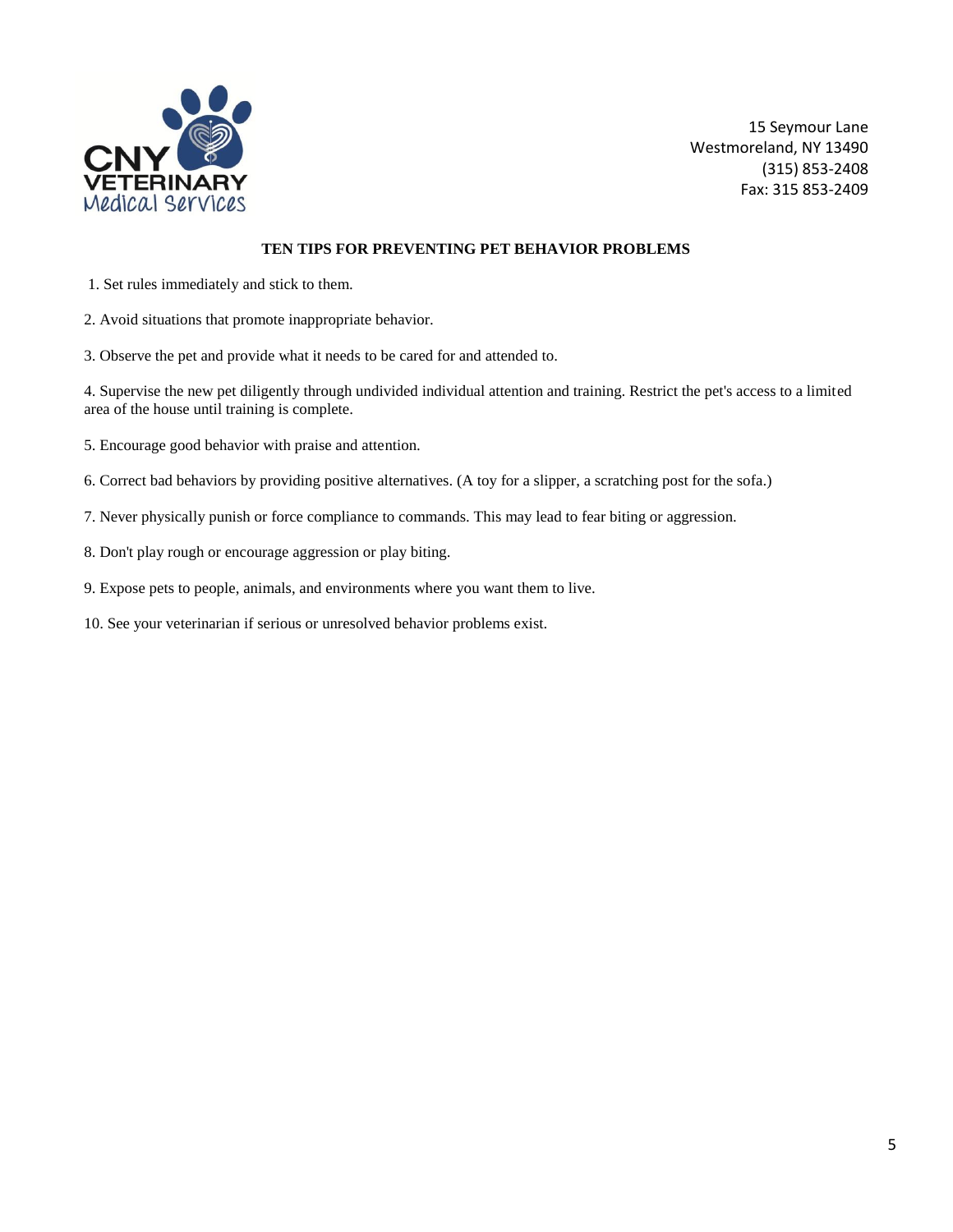

Adding a Second Dog to Your Family

With one dog in the family, why not add another one? What are the pros and cons? When is the right time? Will it change the things you love about the dog you have now?

It's possible to re-home a dog if things don't work out, but this can be hard on the family's emotions and even harder on the dog. The experience can also damage your first dog. It's worth spending plenty of time to make your best decisions.

# **Choosing the Dog**

Leaving aside for a moment all the changes a second dog would bring to your family's life, let's assume you've been through all that and it seems right to you to add a dog at this time or some planned time in the future. Of course you need to look at all the normal things about choosing any dog. Those things include: size; grooming required; activity level; disposition for interactions with the people and animals in your environment; genetic tendencies to make noise (and your facilities for keeping noise from disturbing neighbors); matching the dog's training needs to your training ability; and other factors.

Before settling on a breed, think about the gender of the dog. For the happiest dogs and the safest household, opposite sex dogs almost always do best together. Many same-sex combinations of dogs will fight, sometimes to the death. Those who work out a dominance order may not fare much better. The dominant of two males will become more dominant (toward other dogs, not humans) than he would have otherwise been, and the sometimes submissive one will be pushed into more submission than would have otherwise been normal for him. Because they live with humans rather than in the wild, they are stuck in this situation. It can be stressful.

Two females are more likely to fight to the death than males are. It's as if neither is willing to admit the other girl is "better than" she is, so they cannot come to a stable pack order. The males make that decision more readily in some cases, but the one who has to be submissive can take it more to heart than the female.

Living with another dog of the same sex can impair a dog's working ability, which is why many dog professionals (breeders, trainers, handlers) don't keep their dogs together except perhaps for short periods at a time. This is probably not the lifestyle you have in mind.

A special note about keeping same sex dogs comes from terrier experts. They recommend that you not try to keep a terrier with another dog of the same sex, whether the other dog is a terrier or not. This goes for some other breeds, too, often breeds harking back to terriers in their breed origins. Some terrier mixes inherit the trait, and some do not.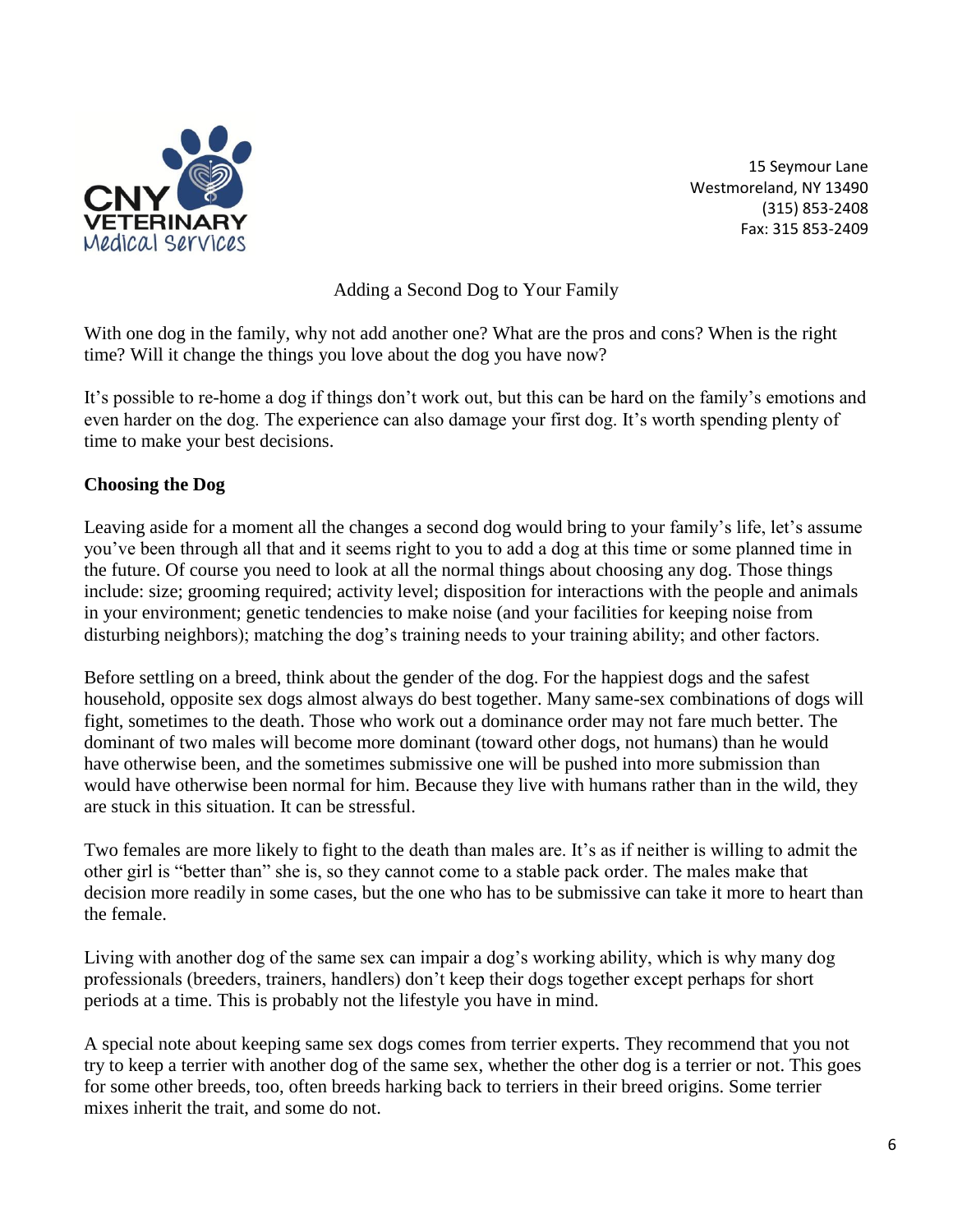This is about genetics and once it is triggered by life experience, you may find yourself with a totally different dog than you thought you had. In normal circumstances, this aggression toward other dogs would not extend to humans. It may or may not extend to dogs encountered in a dog park. Typically it is triggered by fighting experiences as the dog matures. You can decide just to stop taking the dogaggressive dog to dog parks.

But when the problem is aggression toward another dog in the home, then what? Same-sex dogs who live together have to determine a pack order, and there will be little spats to do this.

Normally a dog will stop attacking when the other dog yields. But terriers have a quality called gameness. This instinct makes it appear they enjoy fighting. Whether that's what the dog is actually feeling or not, it means the terrier doesn't accept the other dog's surrender, and the game dog keeps attacking. Terriers make fine pets. You just want to avoid keeping two terriers of the same sex together.

Be sure to check out gender differences in any breed or combination of breeds you are considering. For example, in the toy breeds, males can be difficult to housetrain, or in some cases not really possible to ever fully housetrain. In breeds with strong guarding instincts, a male may not be a suitable dog for a novice owner to manage, but a female is more feasible. In some other breeds, the opposite is true. Talk to experts in any breed you're thinking about (including all breeds involved in a mix), before making your final choice.

If a dog of the opposite gender but same breed as your dog would pose some challenges you don't want to deal with, keep an open mind to choosing a different breed for your second dog. A larger male with a smaller female can work particularly well. Males are inhibited against aggression toward females, and larger dogs are inhibited against aggression toward smaller ones.

You do not want a size difference so great that one dog could accidentally injure the other just by accidentally running into her or stepping on her, though.

# **Timing**

Getting two dogs at once is a popular idea, but seldom a good one. It takes a dog more time than you would think to become fully integrated into the family. If you bring in another dog before that time, some things can be lost, including best bonding between the dogs and human beings. A safe interval from this point of view is to wait at least two years between bringing a new dog into your family.

This does not apply to professionals or serious hobbyists whose dogs do not actually live together. With strategic separations, the dogs don't form a pack. This allows dogs to live at one location in combinations and numbers that would be too stressful if they had to slug it out for pack order.

You'll also want to think about what it's like to deal with two dogs who are old and terminally ill at the same time. This can easily happen if your dogs are close to the same age, and it's a financial, energy, health, and emotional burden on the humans.

If you want to participate in a certain activity with a dog—a dog sport, regular walks or jogs, search and rescue, therapy dog visits, or something else that requires the dog to be physically sound—having dogs who are old at the same time forces you to either stop the activity until one of them goes to a heavenly reward, or add more dogs than you had in mind. That can take away from both the bonding and training to the new dog and the loving care you want to lavish on the precious old one as the end approaches.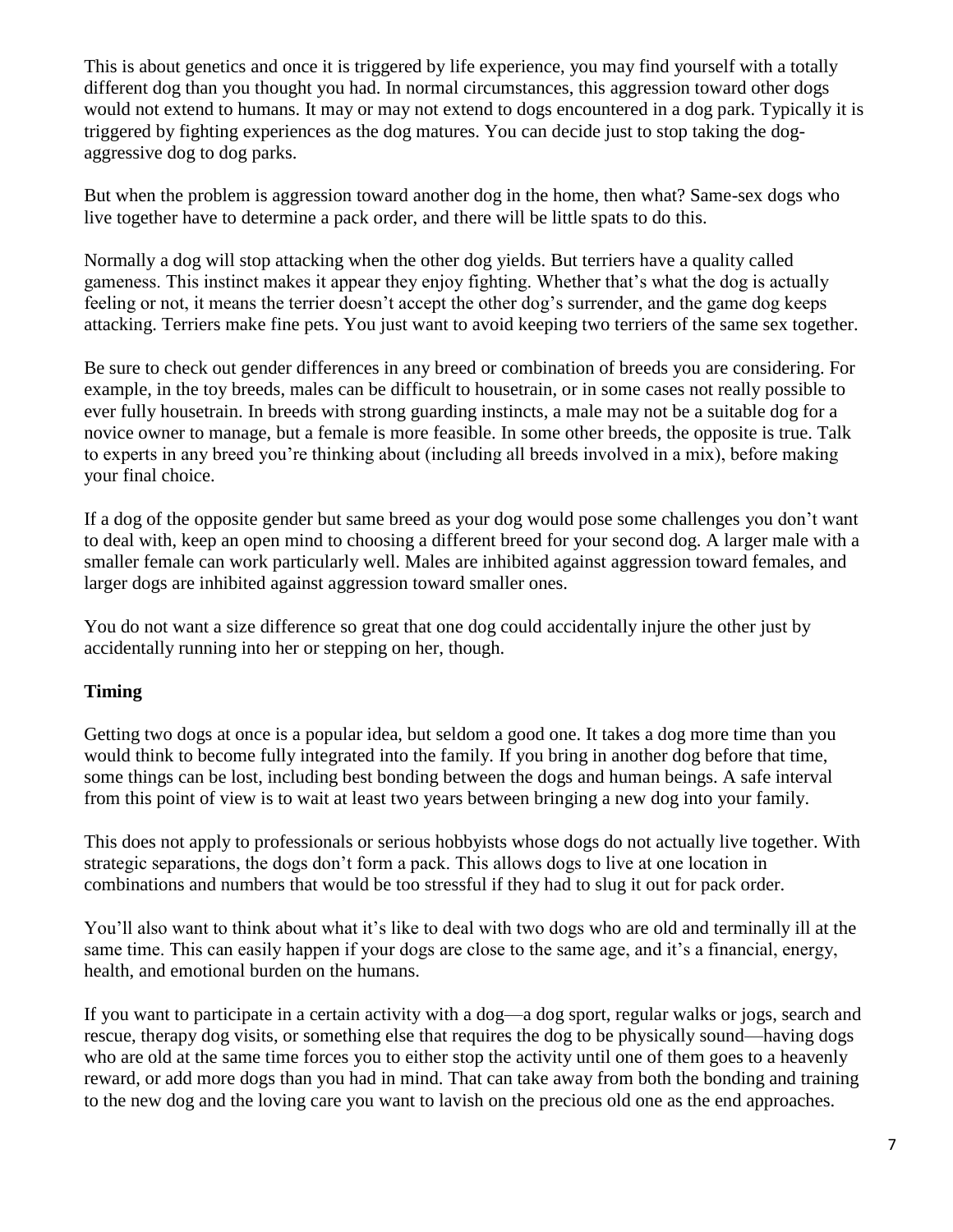Spacing the dog's ages as much as you can has advantages both for you and for them. Five years is a nice age difference for a two- or three-dog home.

People often get a second dog to keep the first one company. You can provide that company yourself. Besides spending time with your dog, you can arrange play-dates with compatible other dogs who also don't have housemate dogs. A good place to meet prospective playmates and their owners is a training class. Before getting a second dog, you need to observe your dog with other dogs, and you need to train together to the point of off-leash control. You need to know if this dog even WANTS a housemate. Some dogs emphatically do not.

Before adding a second dog, work through or figure out how to reliably manage any behavior problems your first dog has. This includes separation anxiety, inappropriate barking, aggression at windows or fences, killing cats, housetraining accidents, and other such problems. All of these behaviors easily spread from dog to dog when they live together. Two dogs doing any of these things can be more than twice as difficult to live with as one doing it.

If you want to pursue an activity with your first dog, get well down the road into that training and participation before adding a second dog. Otherwise, it's highly likely your first dog's training will suffer and the dog will never get to live up to his or her potential. The second one won't do as well as possible either. What you learn with your first dog will profoundly benefit your work with the next one. All of you will be much better off if you wait until the right time to bring in another dog.

# **The Introduction**

You might do okay just walking in the door with the new dog, especially if the new one is female and your first one is male. A rough beginning is so upsetting to everyone, though, that it's better to take precautions.

If the new dog is an adult, ask about how this dog gets along with other dogs of the same gender. You need to know the same about your dog, so look for safe opportunities to check that out before you decide whether to adopt a second dog. If either dog is a puppy, find out how the other dog reacts to puppies. Puppies, adolescents, and adult dogs are all different to a dog.

A "normal" dog—hard to define, considering all the exaggerated genetic behavior human breeding has created in dogs—is inhibited against harming puppies. But some dogs are not "normal" in this way and will even kill puppies.

More commonly, an adult dog may avoid the puppy for a few days. In the wild if a puppy yelped, mama would come running. If another adult dog was with the puppy when she arrived, mama would beat that dog up and ask questions later. Adult dogs sometimes avoid a puppy until they are pretty sure no mama is going to come running. At that point, a stable adult will begin age-appropriate interaction with the puppy.

The familiar puppy smell is a huge sign to the other dog of the young one's age. It wears off before adolescence, and the adult dog begins holding the younger one to a higher standard of dog-to-dog behavior. As the adolescent dog matures, same-sex dogs may start fighting.

Before the younger one of opposite-sex dogs is able to mate, it's best to have both dogs altered if you plan to keep them together. Dogs tie when they mate, with potential injuries. To avoid this, they BOTH need to be altered, not just one of them. That's only one of the behavior and health problems that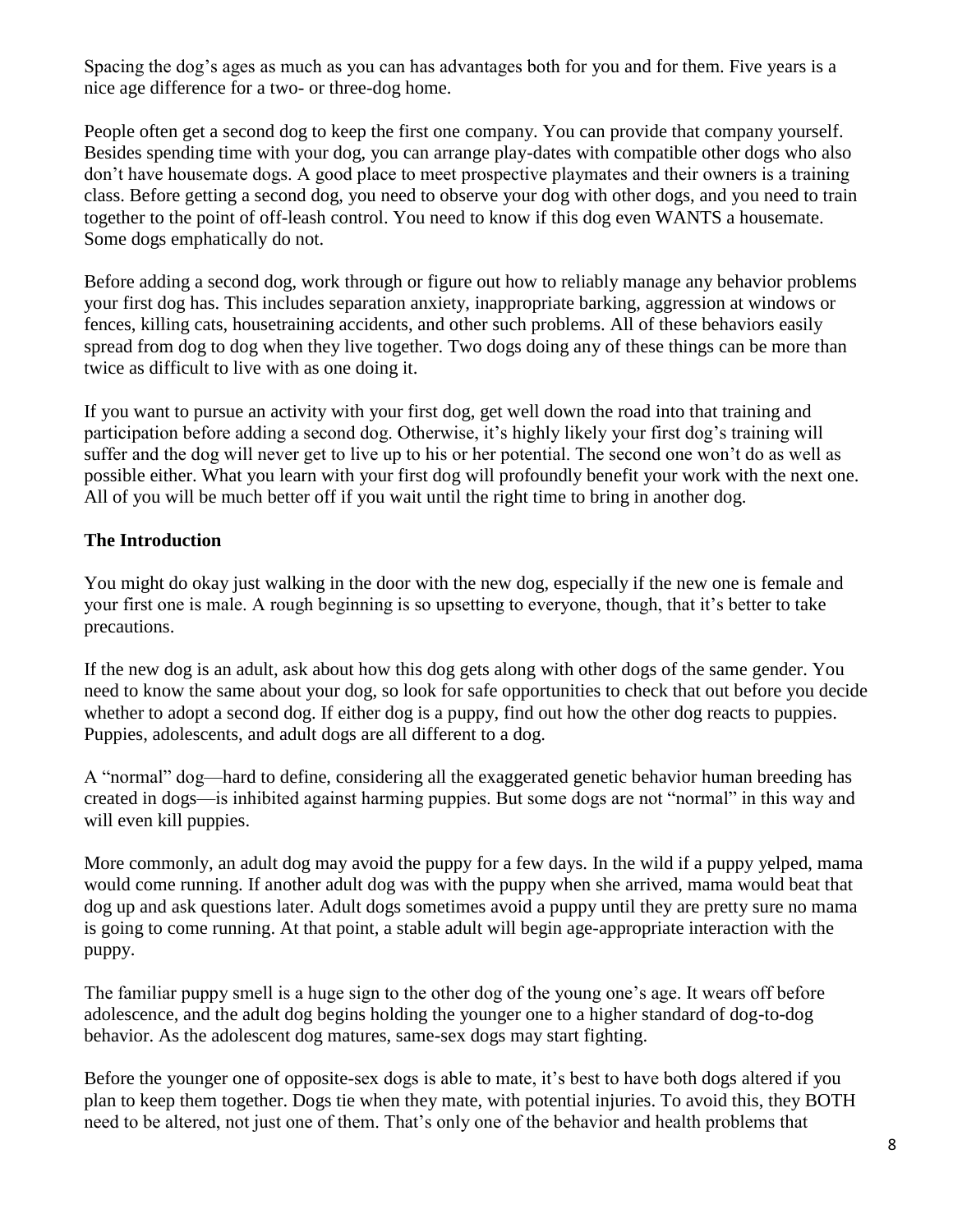spay/neuter takes care of. When intact, they have to be separated at times. When spayed/neutered, they only need their separate times with the humans and otherwise can live together.

An adult female dog having a male come into her home may feel duty bound to assert her rights as top female from the start. He has to show her that he will take "no" for an answer from her. When you take a female into a male's house, he tends to say something in doggy language that is something like "Hey, baby, where have you been all my life?"

This is why when transporting one dog to another dog's home for breeding, it's much preferred to take the girl to the boy's house. If you took him to her house, she might say "Just who do you think you are, Mister?"

So if your first dog is female and you're bringing in a male, help the poor boy put on his best first impression for her. This also goes for introducing two dogs of the same gender.

Try to introduce them on neutral territory. Keep them separated until they show friendly body language to each other. A see-through fence is good for this, since having a dog on leash disrupts the dog's body language and can actually cause a fight. If you must use leashes, keep them loose, not tight. Ideally you have adequately trained your first dog to be able to control him or her with your voice, off-leash in an enclosed area. Then you may only need to leash the newbie. Having a skilled dog handler help you with the introduction is IDEAL.

If for some reason you must do this indoors, one way to start would be with two crates. First you could crate both dogs where they can see but not touch each other. When they are both clearly calm, you could let one of them out. When they are calm that way, put that one back in the crate and let the other one out. This way they get to safely observe each other's body language before they have to interact with each other.

When they're both calm, you would let them get together, starting as calmly as you can possibly arrange, and in the largest space available that is safe. The more they can move around, the better they can use their body language to get to know each other. Try it yourself: notice how much more of your dog's body language you can observe from 30 feet than from 5 feet.

When both dogs are healthy and vigorous, they may run together and bump each other to figure out who is faster, who is stronger, etc. A female may especially value a male who is as strong or is stronger than she is, because she'll feel he can protect her. Don't make a big deal out of any humping during introductions, but gently interrupt it before it becomes oppressive to the dog being humped. If the male tries to hump the female and she snarks at him, he should stop and not fight back. If he doesn't respect her right to say "no," they may not be compatible as family members.

For the first couple of weeks, the dogs are likely to play a lot as their way of getting to know one another. This will likely moderate somewhat over time, but if one dog seems to be unhappy about the play, interrupt it without punishing either dog. Dogs are different in how they play. Some can play in the house without damaging things while others cannot.

With a fenced yard and two playful dogs, much of your work of keeping your dogs exercised may be done. This exercise must have your supervision, though, and at various times they cannot be allowed to play for health reasons. When you have a dog sick, hurt, or who has just had surgery, ask your veterinarian about play activity and follow instructions. This is important for the dog's physical healing as well as the relationship between the two dogs.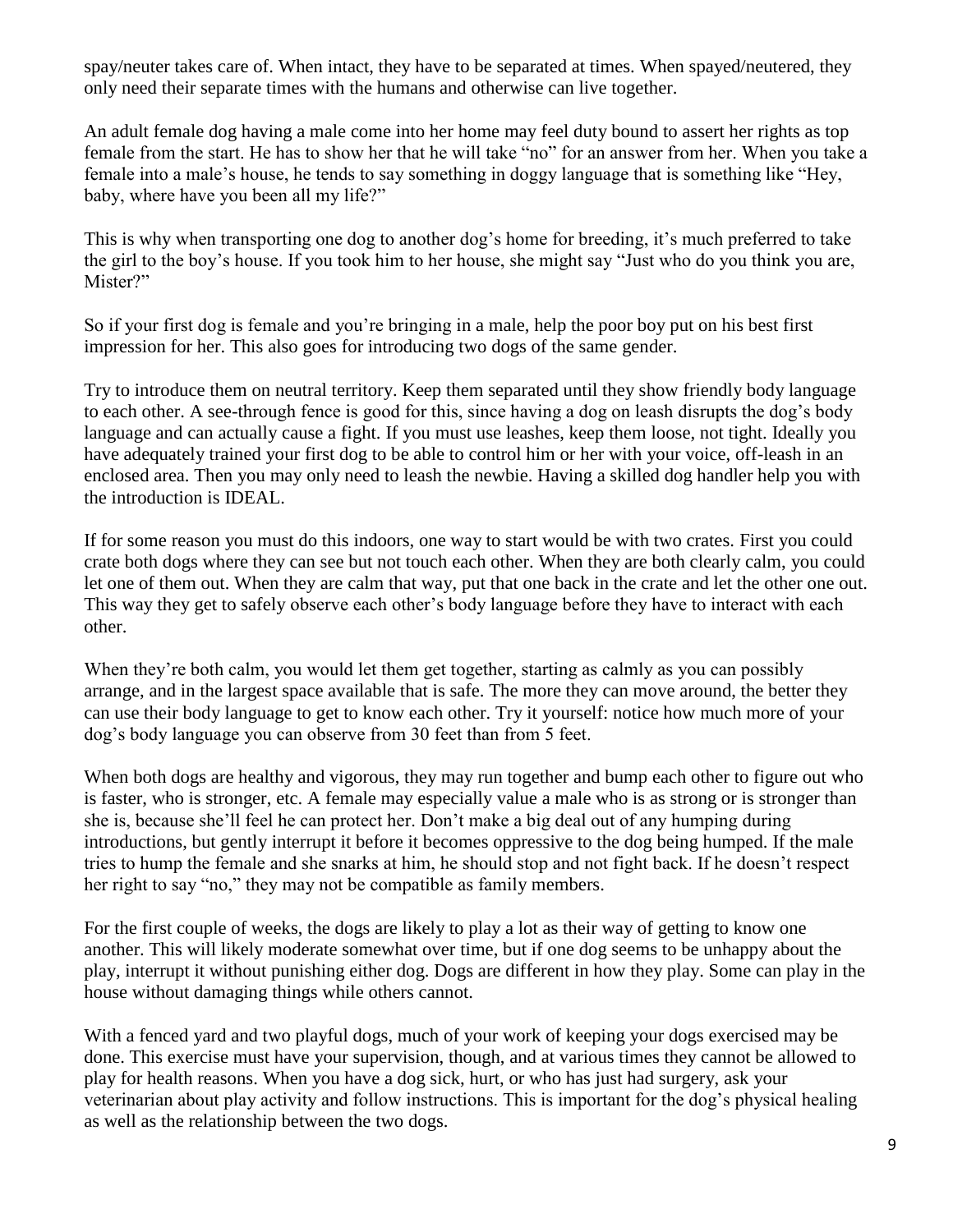# **Managing Two Dogs**

Several things change in how you manage your first dog when a new dog joins the family. You might get away with not taking these precautions, but it's far wiser not to take the risk.

1. Separate your dogs for feeding. If your first dog is used to having food out all the time, that needs to change now—preferably before adding the new dog. Feed at least two meals a day. Three or four smaller meals are fine. You can make training opportunities of these times, and frequent meals can help your dogs get along better—if they are separated and never feel they have to compete over food.

2. When you give treats to one dog in front of the other one, give the other dog treats, too, but do it in such a way that they don't compete over the food. This approach helps each dog support the other's learning rather than resenting the attention paid to the other dog. Once in awhile, though, it can aid learning to give treats to one dog and withhold them from another. For example, let's say your dogs are outdoors and you call them back into the house. Fuzzy comes, but Fuzzette doesn't. If you close the door and let Fuzzette look longingly through the glass to see Fuzzy getting treats while she doesn't get any, she will begin to get the idea that it pays to come in when called.

3. When a dog does something well, let the other dog see that. When a dog tends to misbehave in a particular situation or be scared of it, try to separate the dogs for that situation until the one who handles it well is stable enough to influence the other one to do better. Sometimes that never comes, but taking some care about this tends to pay off at least part of the time.

4. Don't leave chews or highly desirable toys out for dogs to "share." That's asking for a fight, and no chew item is worth the risk. Give your dogs these things when they are separated. This means that your dog who used to be an only dog will give up being able to have free access to these items. Keep that in mind in your decision about whether or not to add a dog.

5. Use a crate for a dog who needs that support, and give the other dog whatever freedom that dog can handle. If you give each dog proper individual attention, this difference will not be a problem. Never put two dogs in the same crate, no matter how well they get along.

6. Don't give a dog bed privileges until the dog is ready. One guideline to keep in mind is around a year of age, when temperament is fairly evident. Don't take bed privileges away from one dog because the other one can't handle those privileges. Dogs can deal with that difference. And it is absolutely fine to never allow your dogs on your bed if that is your preference. It is what most professionals recommend, even though most of us don't listen!

7. Each dog needs frequent individual attention from you—daily at home, and regularly away from the house without the other dog. This is important to their emotional health as well as your relationship with each of them.

# **Pros and Cons of Adding a Second Dog**

Adding a second dog may more than double your dog expenses and work. When one dog develops something contagious, the other may catch it, too. They can hurt each other in play or fights. Separating them for medical or behavioral situations can be quite a job. If you have to walk them to potty them due to not having your own yard, they may need separate walks.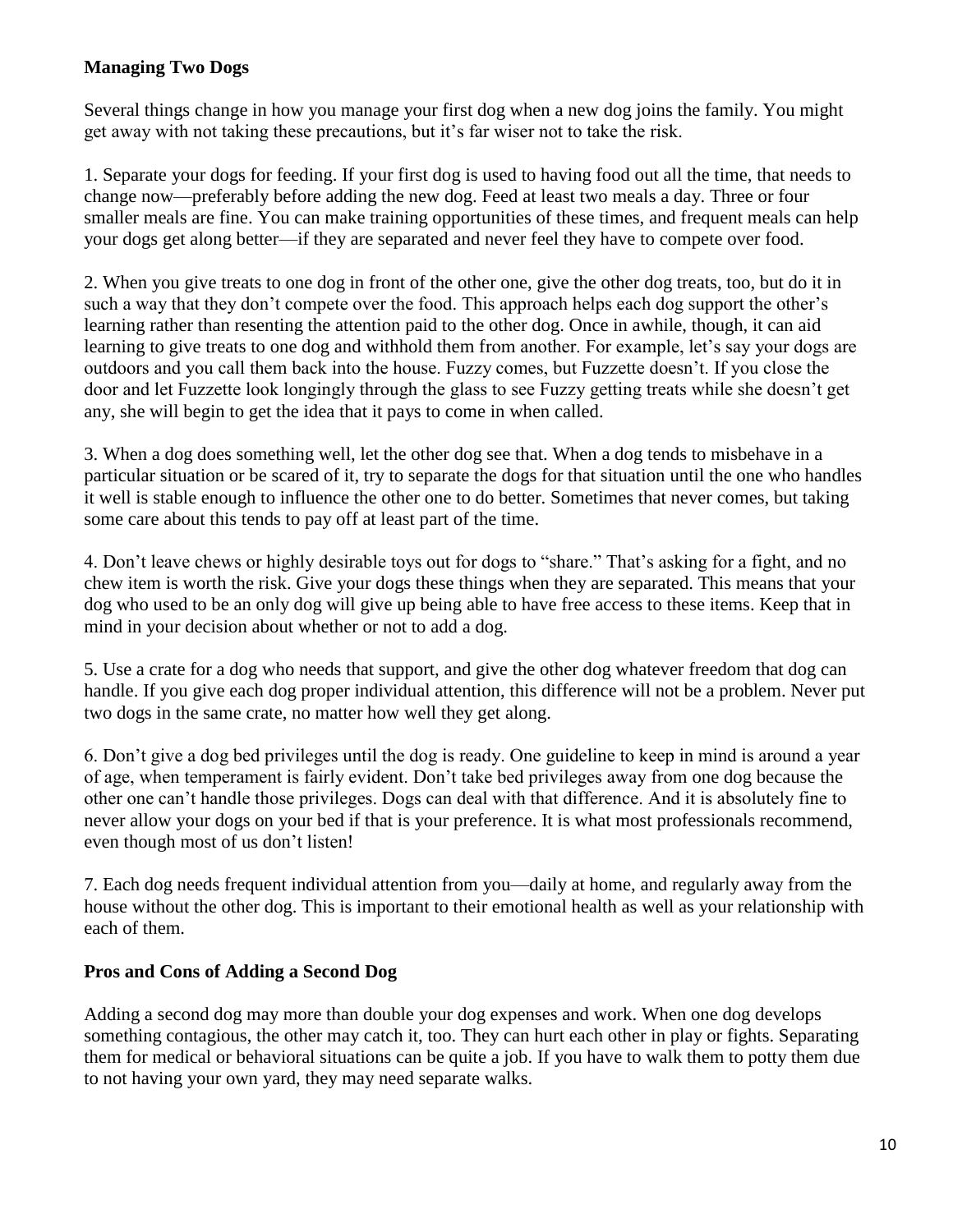Travel is much easier with one dog than with two. There are many places you could take one dog, but can't take two. Boarding is more expensive for two than for one. Taking a dog along on a trip tends to benefit the dog's future behavior. Leaving a dog home when you go on a trip can cause behavior problems, including separation anxiety, crate stress, noise fears, and housetraining breakdowns. If you travel a lot and take your dog along, giving up the ability to do that would be a sad disadvantage.

In some situations, adding a second dog will aid confidence, if one of them is confident and has enough influence over the other dog to bring up that one's confidence level. On the other hand, a nervous dog can seriously damage the confidence of a housemate dog.

Anxieties commonly spread from one dog to the other. Aggressive behavior and predatory behavior toward other animal species tend to be picked up by the other dog in the family, too.

Observing the dogs' body language with each other is interesting. It can help you understand your dogs better, and it can help you with their training. You could do this through play dates with other people's dogs instead, though.

One major reason to add a second dog is if losing your only dog would be too damaging to you. It is possible to lose both at the same time, but more usual to lose one first. Having another beloved dog in the home at this time can make a critical difference to emotionally vulnerable people.

# **Big Decision**

Adding any dog is potentially a life-changing decision for the human and any dogs already in the home. Be sure to take your time. Don't do it on impulse because a desirable dog has become available.

Carefully chosen and spaced dogs can enable you to do things that are enjoyable and healthy for you. It does make for a lot of work, though, often at extremely inconvenient times. The expenses can be quite daunting, too. Life in a good home with the right other dog can be nice for both dogs. But your dog can be happy as an only dog, and some dogs will not be happy sharing you.

Consider all the angles and gather all the information before deciding whether or not to add a second dog. It is a big change in daily life between having one dog and having two. With the resources of time, energy, finances and physical facilities; two dogs in the family can be a rewarding lifestyle. It does mean the dogs having to share you and lots of other resources, it does reduce the extreme closeness you can have with just one dog, and it may not fit with other things you want from life. Only you can decide.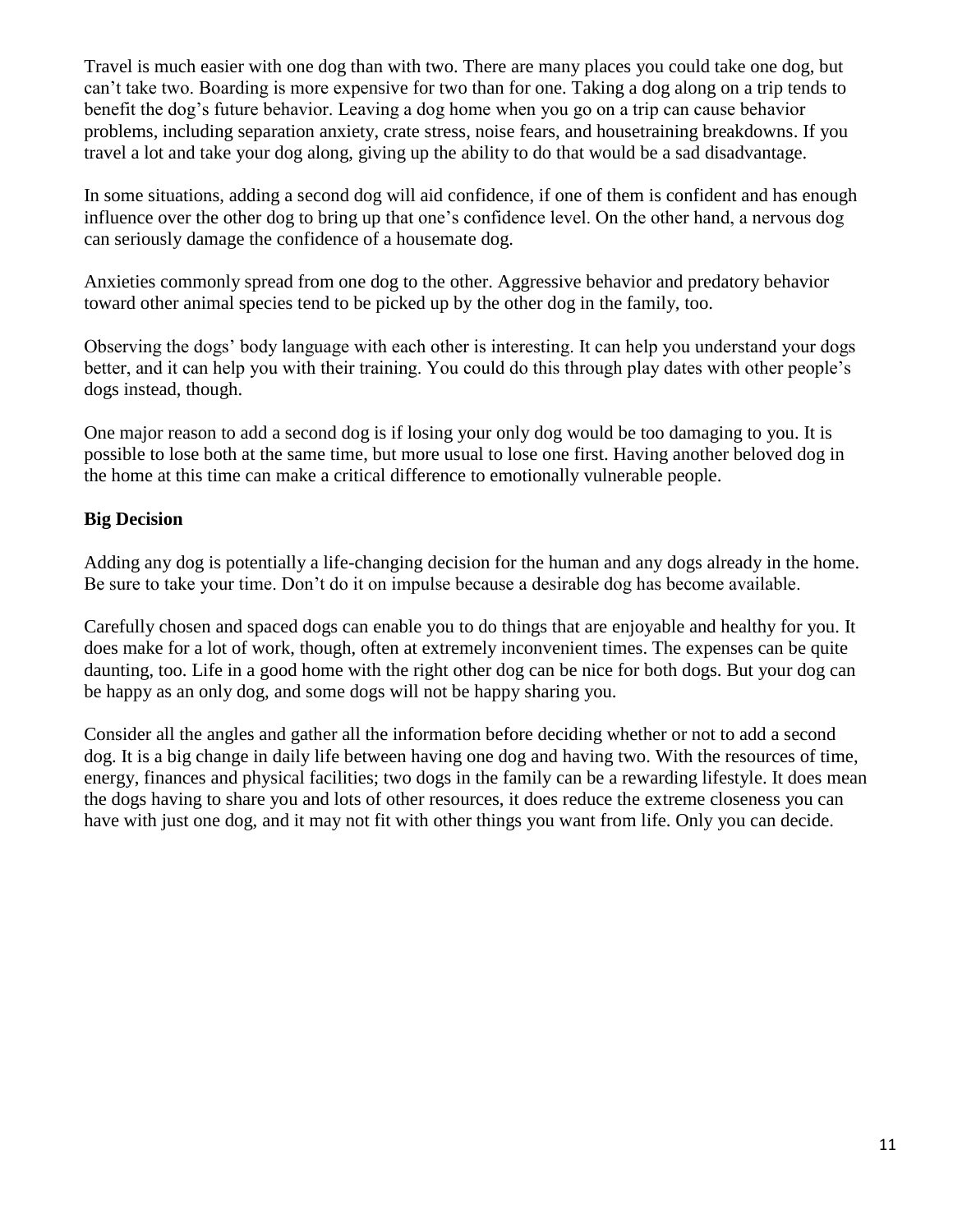

### PARASITE PREVENTATIVES

Dogs are always at risk of a multitude of different parasites. These parasites range of gastro-intestinal parasites to Heartworm to fleas and ticks. Although there are many more parasites out there, these are the main parasites that we see in dogs. As of yet, there is no one product that will get them all. We have to use a combination of medications for optimal effect.

### Gastrointestinal parasites

There are multiple different types of worms. Some examples include hookworms, roundworms, whipworms, giardia, coccidia, and tapeworms, among others. Any of them can cause from mild to severe GI signs. Hookworms and roundworms are ZOONOTIC, meaning you or your children can become infected. These parasites will actually penetrate directly through a human's skin and the worm can be seen moving under one's skin. In some instances, the worms can even migrate into one's eyes.

### Heartworms

The heartworm parasite is transmitted through mosquito bites. Once infected, the parasite lives in the pulmonary vessels of their new host and will eventually cause heart failure

#### Fleas

Fleas can be a constant battle once one's home is infested. There is NO product on the market that will kill all 4 life stages of the flea – meaning there is NO product that will kill/control fleas with a single monthly dose. It will take a minimum of 3 months of preventatives in order to clear a home. As a reminder, for every 1 adult flea you find on your pet, there is a minimum of 98 flea eggs. In addition, fleas are the host for tapeworms, and the cause of tapeworm infestations.

### **Ticks**

Ticks are a growing problem in the Central New York Region. Ticks can transmit many different diseases including Lyme disease, and Anaplasmosis. Although there are several products that are designed to kill the tick after it is already attached (Frontline for example), we highly recommend products that repel the tick so that it can't attach in the first place. Here are a list of different products that are available for parasite control

|                  | Vectra    | Seresto        | Simparica | Revolution | Tri-  | Interceptor |
|------------------|-----------|----------------|-----------|------------|-------|-------------|
|                  | (Topical) | (8-mo. Collar) | (Oral)    | (Topical)  | Heart | Plus        |
| Fleas            | Yes       | Yes            | Yes       | Yes        | No    | No.         |
| <b>Ticks</b>     | Yes       | Yes            | Yes       | Yes*       | No    | No          |
| <b>Hookworms</b> | No        | No.            | No        | $No*$      | Yes   | Yes         |
| Roundworms       | No        | No.            | <b>No</b> | $No*$      | Yes   | Yes         |
| Whipworms        | No        | No.            | No        | No         | No    | Yes         |
| Tapeworms        | No        | No.            | No        | No         | No    | Yes         |
| Heartworms       | No        | No.            | No        | Yes        | Yes   | Yes         |

\*Revolution is proven to kill American Brown Dog ticks. Minimum 3 month purchase includes dewormer.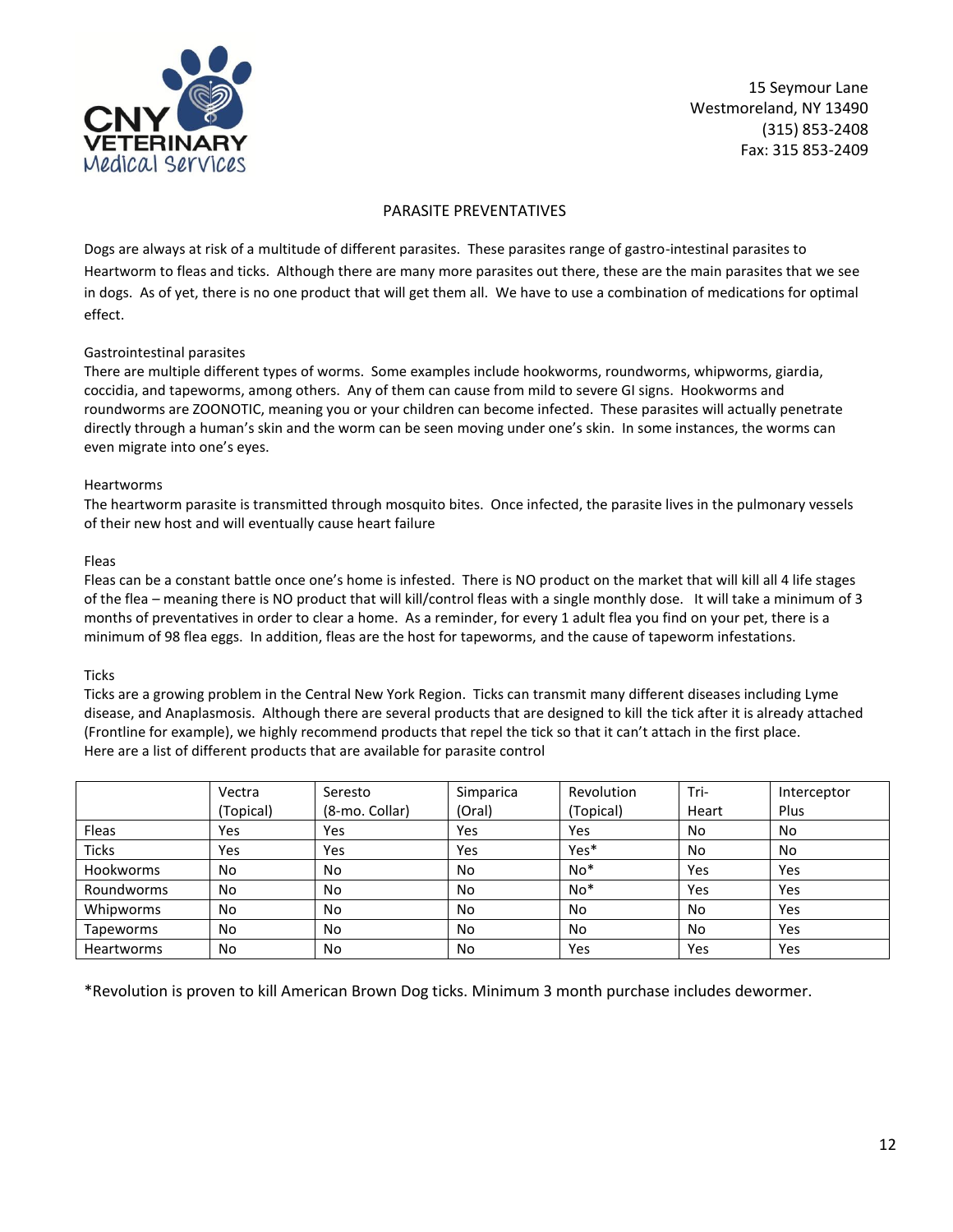

### HOME DELIVERY AND ONLINE ORDERING

We know that in today's day and age, people love shopping on the internet. We also know that there are a lot of online pet pharmacies that offer "deals" on many of your pet's medications.

CNY Veterinary has partnered with VetSource. VetSource is an online ordering company that is connected to one of our veterinary distributers. By ordering online with VetSource you are ensuring that you are getting the product directly from the manufacturer, at a great competitive price.

Hundreds of your veterinary products are available for home delivery including:

- Flea , tick, & Heartworm preventives
- Chronic medications
- Nutrition products
- Prescription drugs
- Specialty pharmaceuticals

VetSource also has a great way to simply your life with a Remind Me Home Delivery Program. The automatic home delivery program for monthly preventative products delivers quality, convenience and unbeatable value. You only have to pay for one dose at a time, and it is automatically mailed to you monthly. In addition, THERE IS NO ADDITIONAL SHIPPING CHARGES.

No other home delivery service offers you the convenience of monthly single doses delivered to your home.

To set up your account you can go directly to our website – [www.cnyveterinary.com](http://www.cnyveterinary.com/) or if you prefer, you can call VetSource directly at 1-877-738-4443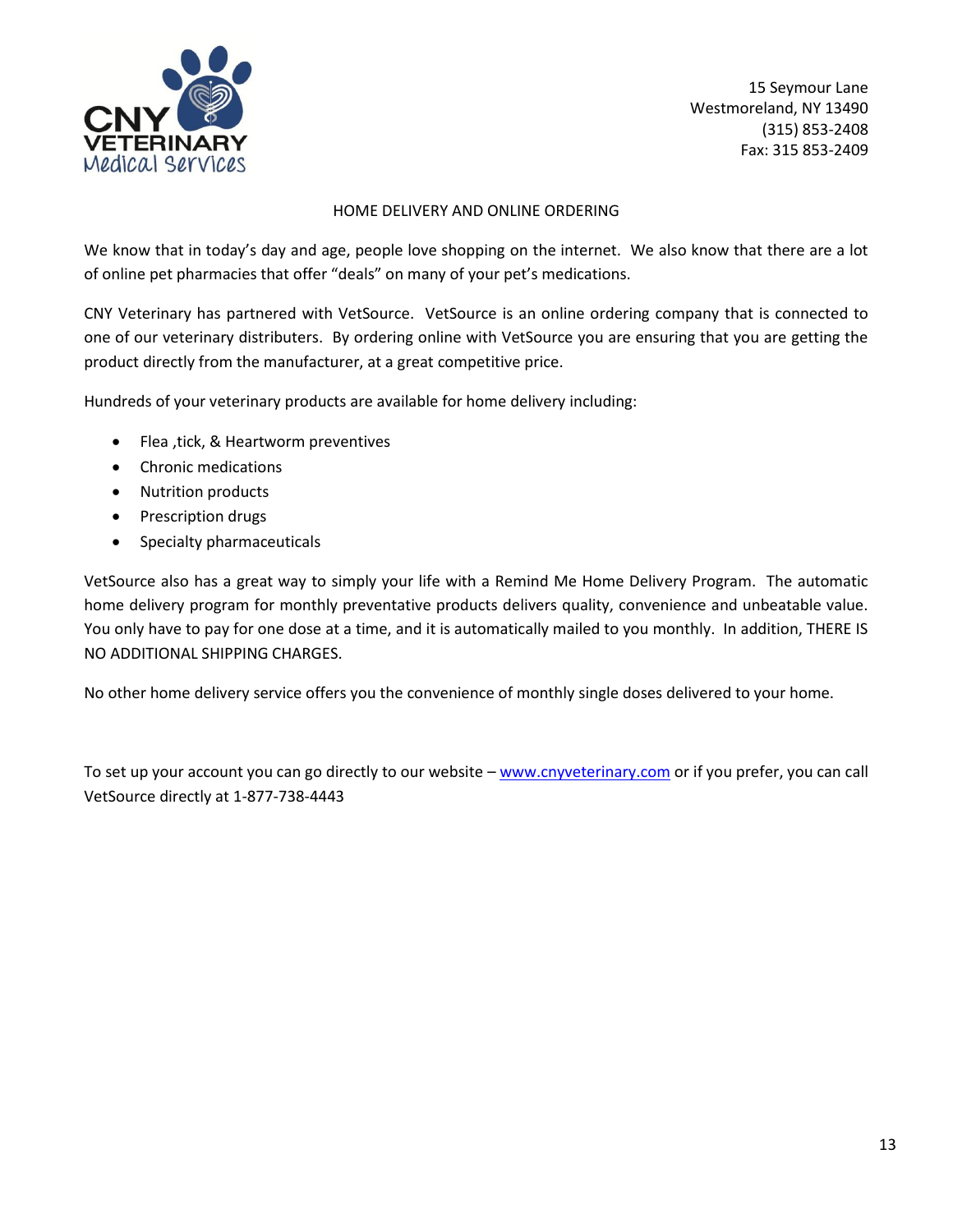

# **Understanding your pet's blood work**

"CBC, chem seven, stat!" This may sound familiar If you watch such popular television dramas as *ER, Chicago Hope,* and *Emergency* Vets. But do you know what the terms mean? Blood tests help doctors determine causes of Illness accurately, safely, and quickly and let us monitor the progress of medical treatments. To help you understand your pet's test results, this guide explains common tests. A checkmark in any box indicates a significant abnormal finding on your pet's blood work. If you have questions, ask any staff member. We want you to understand our recommendations and be a partner in your pet's care.

# *Complete blood count (CBC)*

This is the most common blood test performed on pets and people. A CBC gives information on hydration status, anemia, infection, the blood's clotting ability, and the ability of the immune system to respond. This test is essential for pets with fevers, vomiting, diarrhea, weakness, pale gums, or loss of appetite. If your pet needs surgery, a CBC can detect bleeding disorders or other unseen abnormalities.

- **HCT** (hematocrit) measures the percentage of red blood cells to detect anemia and dehydration.
- **Hb and MCHC** (hemoglobin and mean corpuscular hemoglobin concentration) are the oxygencarrying pigments of red blood cells.
- **WBC** (white blood cell count) measures the body's immune cells. Increases or decreases indicate certain diseases or infections.
- **GRANS and L/M** (granulocytes and lymphocytes/monocytes) are specific types of white blood cells.
- **EOS** (eosinophils) are a specific type of white blood cells that may indicate allergic or parasitic conditions.
- **PLT** (platelet count) measures cells that form blood clots.
- **RETICS** (reticulocytes) are immature red blood cells. High levels indicate regenerative anemia.
- **FIBR** (fibrinogen) Is an important clotting factor. High levels may indicate a dog is 30 to 40 days pregnant

### *Blood chemistries*

These common blood serum tests evaluate organ function, electrolyte status, hormone levels, and more. They are important in evaluating older pets, pets with vomiting and diarrhea or toxin exposure, pets receiving long-term medications, and health before anesthesia.

- **ALB** (albumin) Is a serum protein that helps evaluate hydration, hemorrhage, and intestinal, liver, and kidney disease.
- **ALKP** (alkaline phosphatase) elevations may indicate liver damage, Cushing's disease, and active bone growth in young pets. This test is especially significant in cats.
- **ALT** (alanine aminotransferase) is a sensitive indicator of active liver damage but doesn't indicate the cause.
- **AMYL** (amylase) elevations show pancreatitis or kidney disease.
- **AST** (aspartate aminotransferase) increases may indicate liver, heart, or skeletal muscle damage.
- **BUN** (blood urea nitrogen) indicates kidney function. An increased blood level is called azotemia and can be caused by kidney, liver, and heart disease, urethral obstruction, shock, and dehydration.
- **Ca** (calcium) deviations can indicate a variety of diseases. Tumors, hyperparathyroidism, kidney disease, and low albumin are just a few of the conditions that alter serum calcium.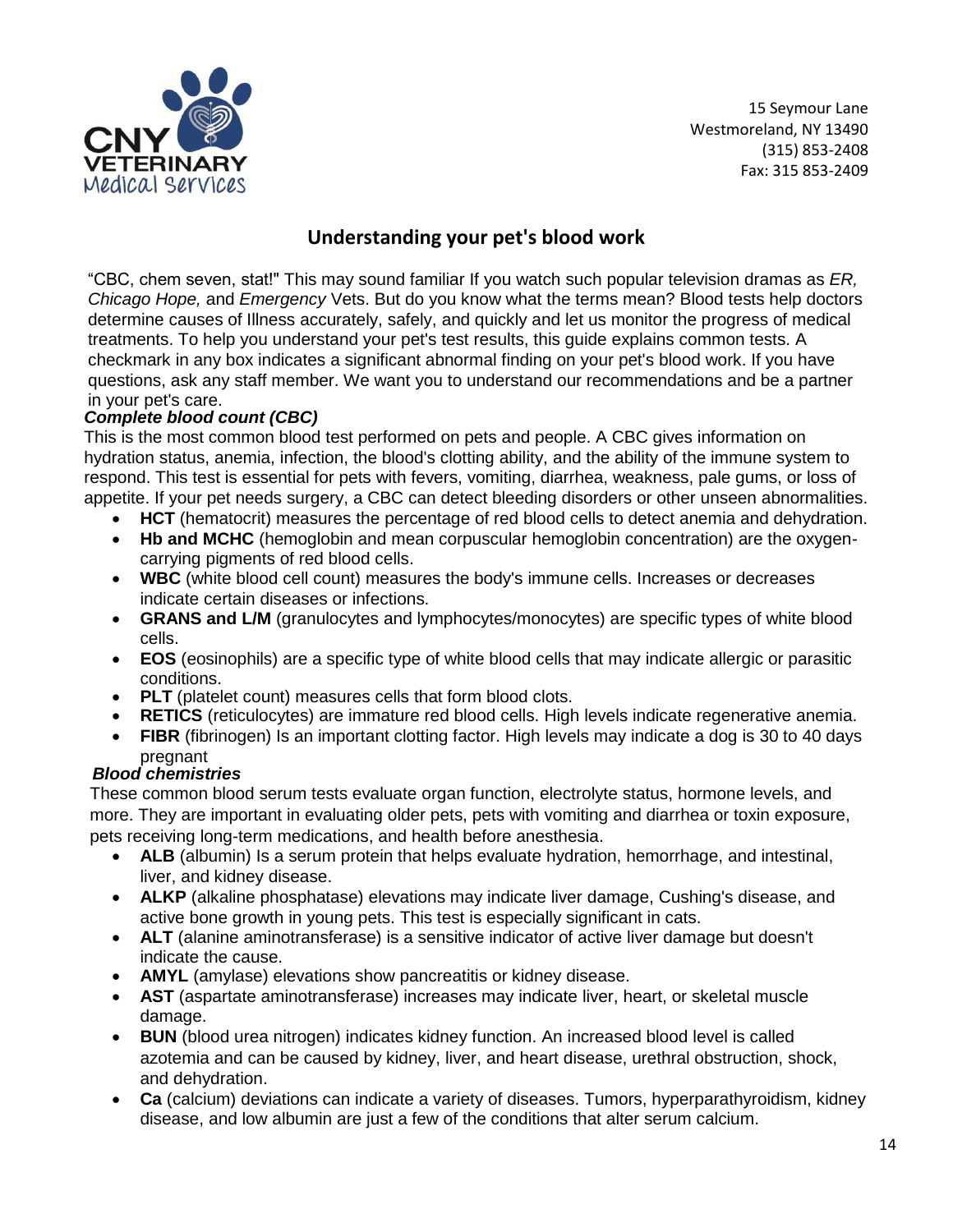- **CHOL** (cholesterol) is used to supplement diagnosis of hypothyroidism, liver disease, Cushing's disease, and diabetes mellitus.
- **CI** (chloride) is an electrolyte often lost with vomiting and Addison's disease. Elevations often indicate dehydration.
- **Cortisol** is a hormone that is measured in tests for Cushing's disease (the low-dose dexamethasone suppression test) and Addison's disease (ACTH stimulation test).
- **CREA** (creatinine) reveals kidney function. This test helps distinguish between kidney and nonkidney causes of elevated BUN.
- **GGT** (gamma glutamyl transferase) is an enzyme that indicates liver disease or corticosteroid excess.
- **GLOB** (globulin) is a blood protein that often increases with chronic inflammation and certain disease states.
- **GLU** (glucose) Is a blood sugar. Elevated levels may indicate diabetes mellitus. Low levels can cause collapse, seizures, or coma.
- **K** (potassium) is an electrolyte lost with vomiting, diarrhea, or excessive urination. Increased levels may indicate kidney failure, Addison's disease, dehydration, and urethral obstruction. High levels can lead to cardiac arrest.
- **LIP** (lipase) is an enzyme that may indicate pancreatitis.
- **Na** (sodium) is an electrolyte lost with vomiting, diarrhea, and kidney and Addison's disease. This test helps indicate hydration status.
- **PHOS** (phosphorus) elevations are often associated with kidney disease, hyperthyroidism, and bleeding disorders.
- **TBIL** (total bilirubin) elevations may indicate liver or hemolytic disease. This test helps identify bile duct problems and certain types of anemia.
- **TP** (total protein) indicates hydration status and provides additional information about the liver, kidneys, and infectious diseases.
- **T4** (thyroxine) is a thyroid hormone. Decreased levels often signal hypothyroidism in dogs, while high levels Indicate hyperthyroidism in cats.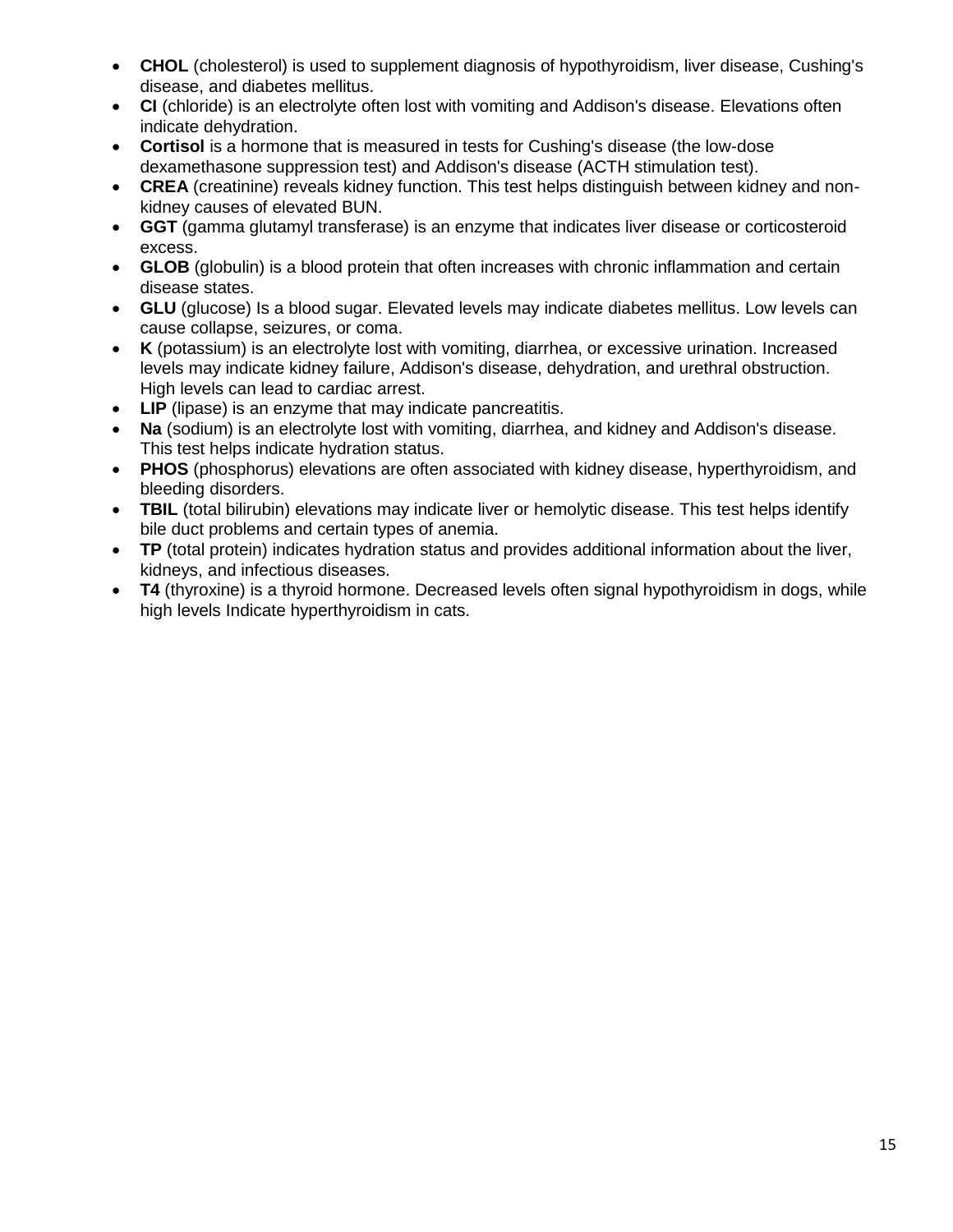

Home Cooked Diet:

Food allergies are a growing concern among our pets. Even when buying special allergy diets – either from the pet store or from your Veterinarian, many of these diets are made at the same plants and on the same factory lines as other diets. The risk of cross-contamination is high. In addition, with diets having so many ingredients in their diets, it makes it very difficult to pinpoint which ingredient is causing the allergic reaction.

Some people may find it useful to try a home cooked diet. Although many people like to give their pets human food, it is essential to their health that the diet be balanced for proper nutrition. To ensure that it is, here is a sample home cooked diet that one can try at home that will ensure that their diets are balanced.

- 1. 1 pound fresh boneless skinless chicken breast
- 2. 2 and 2/3 cup cooked white rice
- 3. 1 tablespoon safflower oil
- 4. 1/4 teaspoon Morton lite salt
- 5. 1/4 teaspoon regular iodized salt
- 6. 3 grams (3,000 mg) calcium carbonate without vitamin D (regular Tums -check size)
- 7. 1 tablet Centrum Adults under 50 multivitamin-mineral supplement

8. 1/4 tsp taurine powder (or 500 mg tablet) (taurine is optional for dogs -essential for cats) Here are the instructions for this recipe:

Sauté chopped chicken breast in oil until thoroughly cooked. Add cooked rice and both salts. Grind Tums (calcium carbonate), multivitamin/mineral tablet, and taurine supplement together. Add to cooled mixture. Store in refrigerator. Larger batches may be prepared in advance and stored in the freezer. Recipe supplies approximately 1,000 kcal which is appropriate for daily needs of a 20-to 25-kg active dog.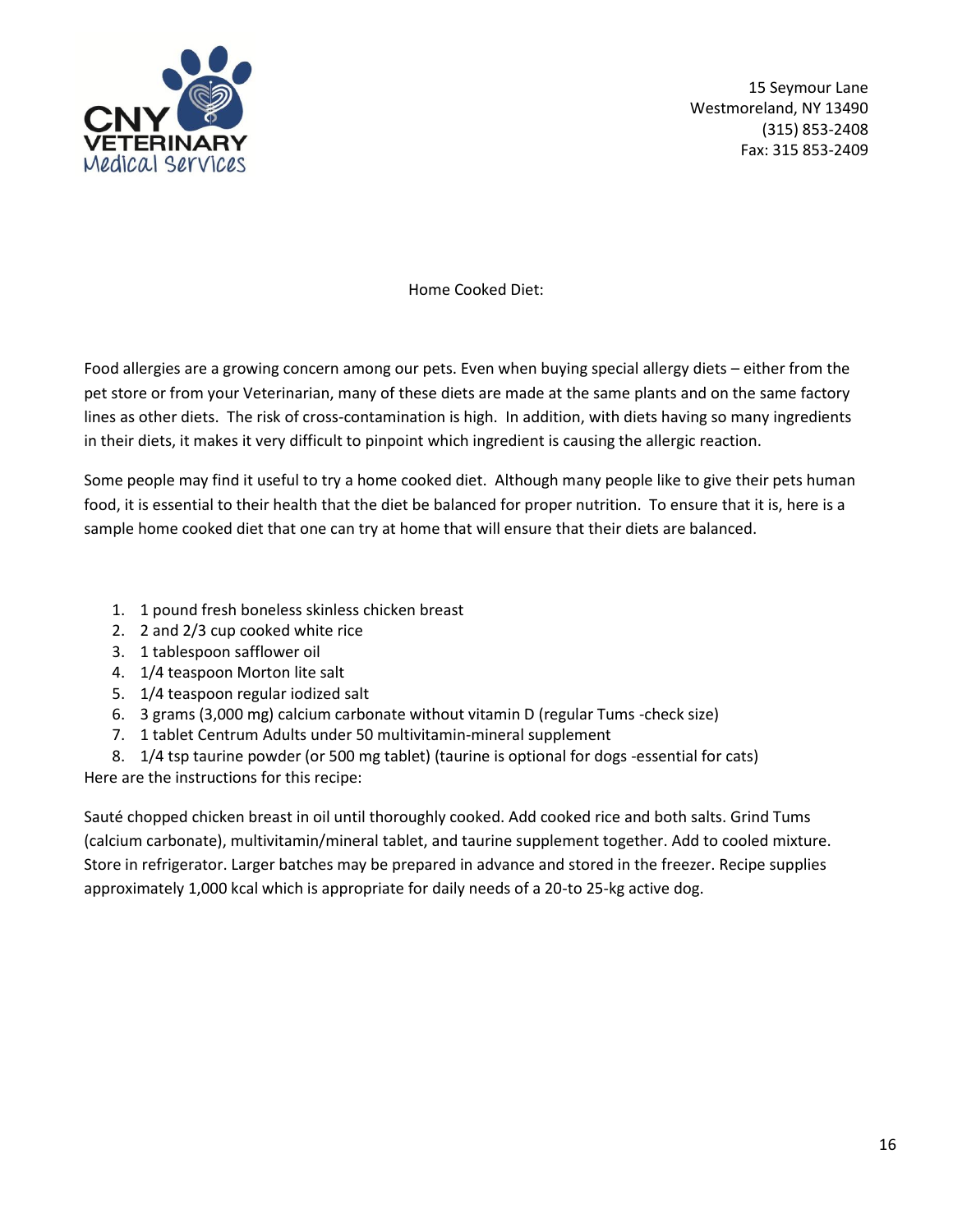

# **PUPPY FIRST AID KIT**

- Benadryl Used commonly for allergies/bee stings
	- o 1 mg per pound
	- o Can be used every 6-12 hours as needed
- Pepcid AC Used commonly for upset stomach
	- o 10 mg tablet per 40 lbs
	- o Can be used every 12-24 hrs
- Baby Aspirin Used for pain ONLY UNDER VETERINARY GUIDENCE
	- o 5 mg per pound
	- o Can be used every 12 to 24 hours
- Hydrogen Peroxide Used to induce vomiting
	- o ½ ml per Pound
	- o USE ONLY AS DIRECTED BY A VETERINARIAN
- Remedies for bleeding nails:
	- o Cinnamon
	- o Corn Starch
	- o Flour
	- o Bar of Soap

Always call your Veterinarian for advice

Pet Poison Hotlines (Fees apply)

1-800-213-6680

1-888-426-4435